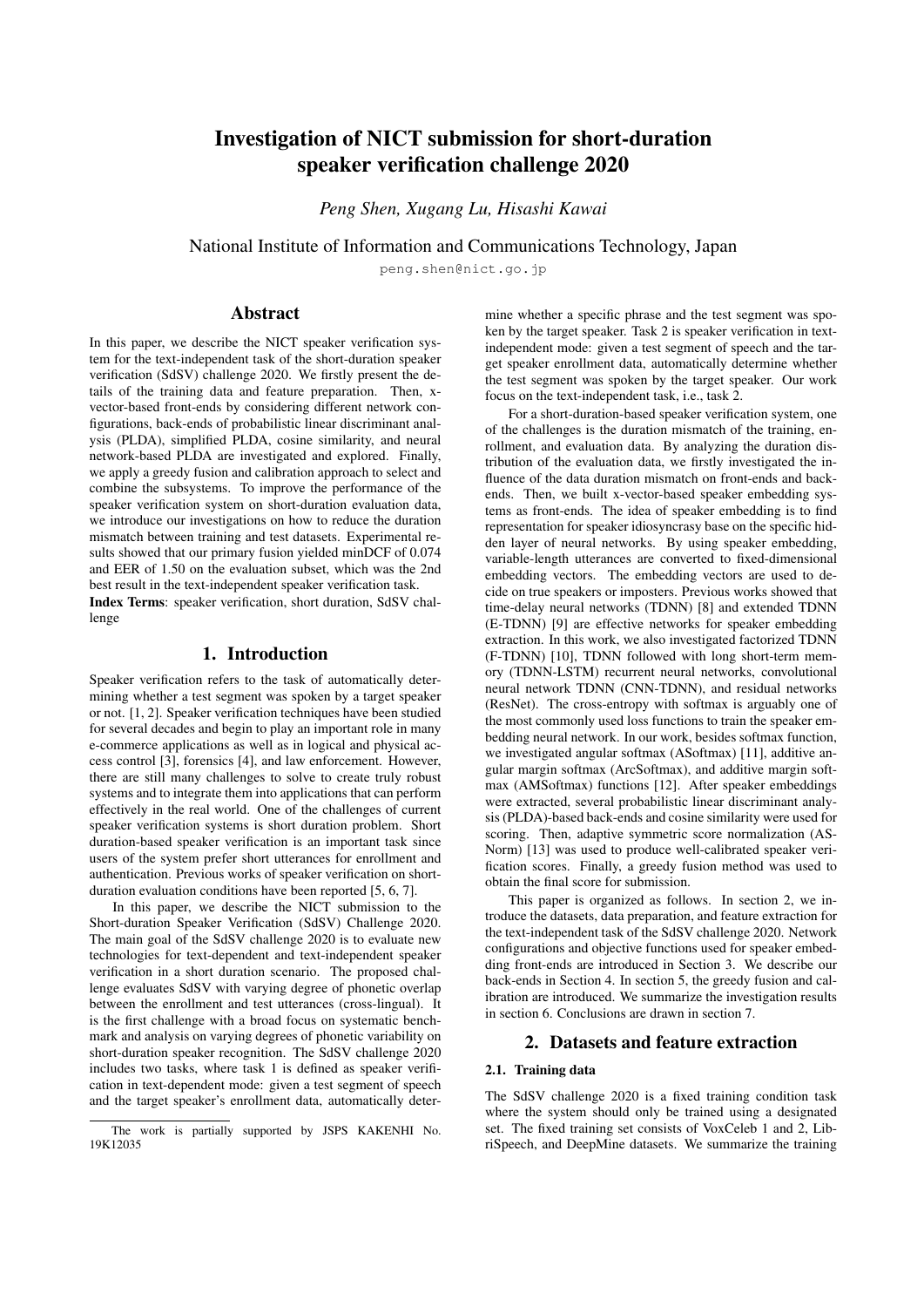| Dataset                   | $#$ utt |       | #speaker   Languages |
|---------------------------|---------|-------|----------------------|
| VoxCeleb $1 & 2   1,282K$ |         | 7363  | Multiple             |
| LibriSpeech               | 292K    | 5831  | English              |
| DeepMine                  | 85K     | 588   | Persian              |
| Enrollment data           | 111K    | 15555 | Persian              |
| Test data                 | 69K     |       | Persian and English  |

Table 1: *Datasets of task 2.*



Figure 1: *Duration distribution of enrollment and test data.*

datasets in Table 1. DeepMine data for task 2 are the in-domain training data contains text-independent Persian utterances from 588 speakers. Non-speech data is allowed for data augmentation purposes. Other public or private speech data and task 1 in-domain data for task 2 training are forbidden.

#### 2.2. Enrollment and test data

We list the enrollment and test data in Table 3. The enrollment data in task 2 consists of one to several variable-length utterances. The net speech duration for each model is roughly 3 to 120 seconds (after applying an energy-based VAD). Each trial in the evaluation contains a test utterance and a target model. The duration of the test utterances varies between 1 to 8 seconds. Figure 1 illustrates the duration distribution of the enrollment and test data. The duration average and standard deviation for the enrollment data are 8.7 and 3.6, and they are 3.2 and 1.1 for the test data. The whole set of trials is divided into two subsets: a progress subset (30%), and an evaluation subset (70%). The progress subset is used to monitor progress on the leaderboard. The evaluation subset is used to generate the official results at the end of the challenge.

#### 2.3. Data preparation and feature extraction

We followed the training data preparation of the baseline xvector system supplied by the SdSV challenge organizer. We firstly combined the VoxCeleb, LibriSpeech, and DeepMine indomain data as the x-vector extractor training data. Then, data augmentation (additive noise, music, babble, and reverberation)

| Layer No. | Layer Type            | Context        | Size   |
|-----------|-----------------------|----------------|--------|
|           | <b>TDNN-ReLU</b>      | $t - 2: t + 2$ | 512    |
| 2         | Dense-ReLU            |                | 512    |
| ٩         | <b>TDNN-ReLU</b>      | t-2, t, $t+2$  | 512    |
| 4         | Dense-ReLU            |                | 512    |
| 5         | <b>TDNN-ReLU</b>      | $t-3, t, t+3$  | 512    |
| 6         | Dense-ReLU            |                | 512    |
|           | <b>TDNN-ReLU</b>      | $t-4. t. t+4$  | 512    |
| 8         | Dense-ReLU            |                | 512    |
| 9         | Dense-ReLU            |                | 1500   |
| 10        | Pooling (mean+stddev) | Full-seq       | 2x1500 |
| 11        | Dense(Embedding)-ReLU |                | 512    |
| 12        | Dense-ReLU            |                | 512    |
| 13        | Dense-Softmax         |                | #spks. |

Table 2: *Extended TDNN x-vector architecture.*

as described in [14] was used on the whole training data. Because of this task focused on short-duration test data, to reduce the duration mismatch of the training data and test data, we picked up examples with 2 seconds (200 frames) for network training.

Three types of acoustic features were applied, i.e., the Melfrequency cepstral coefficient (MFCC), perceptual linear predictive cepstrum (PLP), a log Mel-filter bank (FBANK). MFCC features were computed using 30 Mel-filter banks. The PLP analysis computed 20-order PLP-cepstra. FBANK features were estimated using 40 and 60 Mel-filter banks. The feature extraction was progressed with a frame window of 25 ms and a frame shift of 10 ms. The frames of silence and low signal-tonoise ration were removed with an energy-based voice activity detection (VAD) after doing feature extraction.

### 3. Speaker embedding front-ends

The model for extracting speaker embedding representations consists of three modules: a frame-level feature extractor, a statistics pooling layer, and utterance-level representation layers. The model is trained to classify the speakers in the training dataset. Various neural networks can be used to calculate the frame-level representation, e.g., TDNN [8] or CNN [15, 16]. In this work, by fixing the statistics pooling layer and utterancelevel representation layers, we investigated the frame-level feature extractor with several neural networks for extracting the speaker embedding.

#### 3.1. TDNN and E-TDNN

TDNN is the most commonly used for x-vector extraction [8]. An extended TDNN architecture (E-TDNN) has been shown its effectiveness for extracting x-vectors [17]. Our TDNN network includes three time-delay layers and two fully connected layers. There are 512 channels except the last one, which has 1500 channels. The kernel sizes are 5, 3, and 3; and dilation factors are 1, 2, and 3 for time-delay layers, respectively.

Compared with TDNN, E-TDNN consists of one more time-delay layer and three fully-connected layers. The new fully connected layers are inserted into every two time-delay layers. The kernel sizes are 5, 3, 3, and 3; and dilation factors are 1, 2, 3, and 4, respectively. Therefore, the temporal context of E-TDNN is wider than that of TDNN. And E-TDNN has more parameters. Table 2 illustrates the configuration of the E-TDNN network.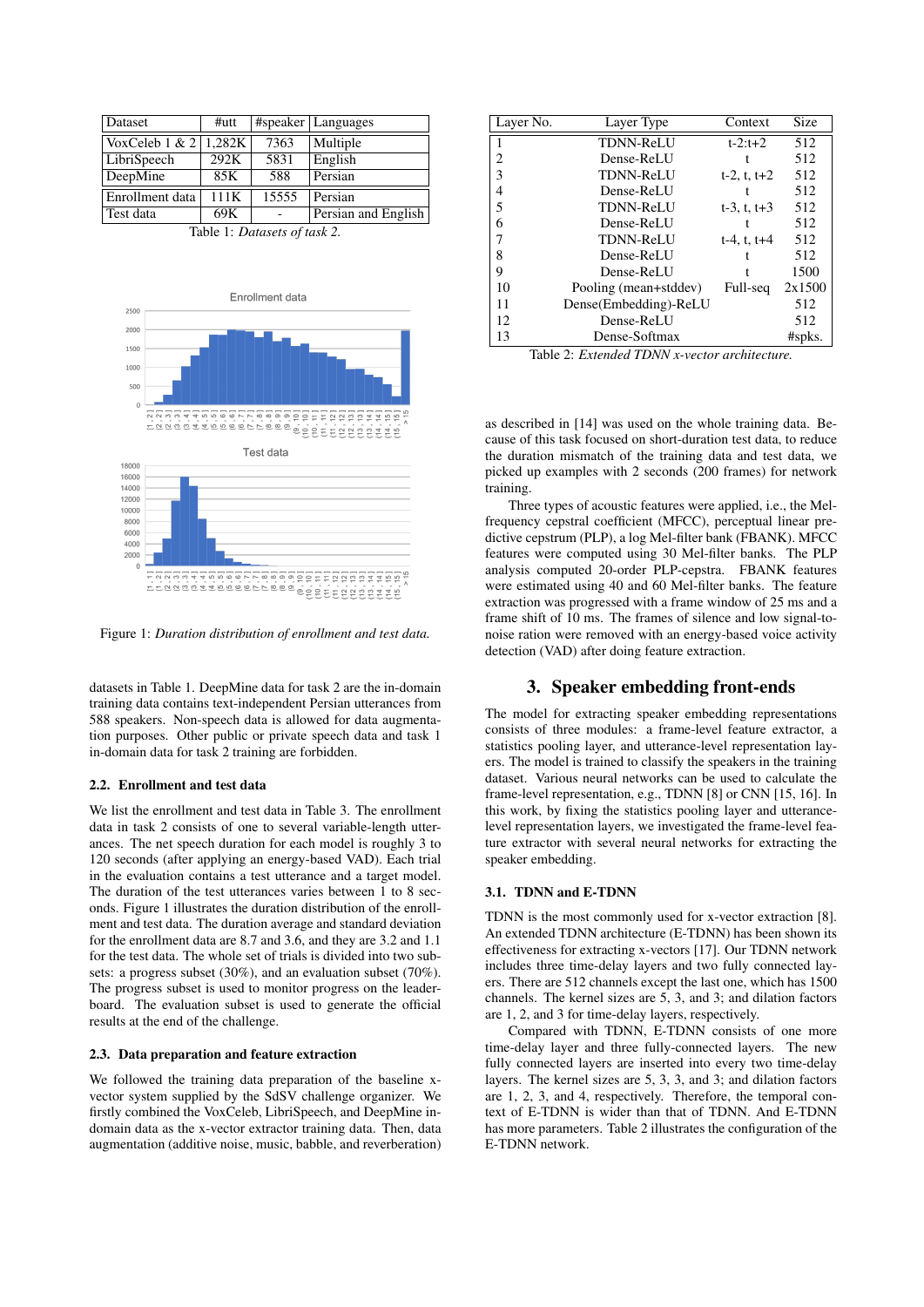#### 3.2. ResNet

In our ResNet configuration, we replaced the TDNN network with a ResNet34 network [18]. A channel average pooling was applied to the output of the final layer of the ResNet. The dimension of the average pooling was 512. Then, the statistic pooling and utterance-level representation were processed.

#### 3.3. Other networks

We also borrowed some effective networks from speech recognition tasks. For example, the factorized TDNN (F-TDNN) [10] showed its effectiveness on many speech recognition tasks than the conventional TDNN network. We evaluated F-TDNN  $<sup>1</sup>$ ,</sup> TDNN-LSTM  $^2$  and TDNN-LSTM with attention  $^3$ , and CNN-TDNN  $<sup>4</sup>$  networks [19]. In the speech recognition task, these</sup> networks had an L2 regularization setting to overcome overfitting, in this task, we removed the regularization setting.

#### 3.4. Objective function

In conventional speaker embedding training, softmax-based categorical cross-entropy is commonly used as the objective loss function. In this work, besides softmax, we also evaluated angular softmax (ASoftmax) [11], additive angular margin softmax (ArcSoftmax) and additive margin softmax (AMSoftmax) based functions [12].

#### 4. Back-ends

With the extracted embedding vectors, we firstly applied indomain global mean subtraction on training, enrollment, and test data. Then, linear discriminant analysis (LDA) was used to select the most speaker relevant feature and reduce the dimension of the original x-vector. To further reduce the variabilities between training data and testing data, in-domain whitening was applied before classifier. The in-domain whitening calculated the mean and covariance of the in-domain data and applied them to whiten the training and test data similar to [20]. Finally, length normalization was applied to the speaker discriminant vectors.

The first classifier was the Gaussian PLDA [21] with a full covariance residual noise term and a full-rank eigenvoice subspace. A simplified PLDA with 150 eigenvoices was also investigated. Finally, we further investigated cosine similarity and a neural PLDA (NPLDA) [22]. The parameters of a PLDA system were used to initialize the NPLDA model, then the parameters were trained in a backpropagation setting. We used the DeepMine training data and their augmented data as the in-domain data. The LDA dimension was selected as 150 for cosine similarity and 200 for other classifiers.

After scoring, all trial results were subject to score normalization. We utilized adaptive symmetric score normalization (AS-Norm) [13] in our systems. And, we evaluated two variants of AS-Norm with different adaptive cohort selection.

#### 5. Fusion and calibration

We implemented a greedy fusion algorithm to obtain the final submission. Algorithm 1 illustrates our greedy fusion method. Firstly, all the subsystems are evaluated to obtain minDCF and EER values. Then, the top  $N$  best subsystems are selected as the candidate list. After that, we prepare new lists by adding a new

| Datasets         | MinDCF | EER   |
|------------------|--------|-------|
| Vox              | 0.249  | 5.91  |
| Libri            | 0.347  | 8.19  |
| DM               | 0.483  | 12.00 |
| Vox & Libri      | 0.227  | 5.32  |
| Vox & DM         | 0.236  | 5.51  |
| Libri & DM       | 0.319  | 7.39  |
| Vox & Libri & DM | 0.214  | 4.98  |

Table 3: *Investigation of training datasets on evaluation subset. (Vox means VoxCeleb 1 and 2; Libri means LibriSpeech; DM means DeepMine in-domain training data.)*

subsystem to the candidate list. The linear logistic regression with the Bosaris toolkit [23] is used to fuse and evaluate the new lists. Then, the candidate list is updated by selecting the top  $N$  best lists. The final submission is obtained when there is no further improvement. In this work, N was set to 3.

Algorithm 1 : Greedy fusion algorithm.

- 1: Step 1: Subsystem evaluation
- 2: Calculate minDCF and EER for all the subsystems.
- 3: Select the top  $N$  best subsystems with minDCF+EER.
- 4: Step 2: Fusion and calibration
- 5: for number of fusion iterations do
- 6: Prepare lists by adding one subsystem to each list.
- 7: Parallelized implement fusion on the new lists.
- 8: Select the top  $N$  best lists with minDCF+EER.

9: Decide to CONTINUE or END based on improvement. 10: end for

# 6. Performance metric and results

#### 6.1. Performance metric

The SdSV challenge uses the normalized minimum Detection Cost Function (minDCF) and EER as performance metrics. This detection cost function for minDCF is defined as a weighted sum of miss and false alarm error probabilities:

$$
C_{Det} = C_{Miss} \times P_{Miss|Target} \times P_{Target} + C_{FalseAlarm}
$$

$$
\times P_{FalseAlarm|NonTarget} \times (1 - P_{Target})
$$
 (1)

where  $C_{Miss} = 10, C_{False: Alarm} = 1$ , and  $P_{Target} = 0.01$ . Based on the parameters, the normalized DCF ( $DCF_{norm}$ ) will be DCF divide by 0.1 as the best cost that could be obtained without processing the input data.

#### 6.2. Investigation on the training dataset and features

The whole training data consists of three datasets, they are Vox-Celeb 1 and 2, LibriSpeech, and DeepMine in-domain data. We investigated these three datasets by using them separately or their combinations to train speaker embedding networks. This investigation was done with the E-TDNN network and PLDA, where PLDA was built with DeepMine in-domain data. Table 3 shows the results of this investigation. From the results, we can see that using VoxCeleb data to train the embedding network obtained the best result among these three datasets. The performance of the model trained with VoxCeleb even outperformed the model trained with in-domain DeepMine data. Using the combination of all three datasets obtained the best performance.

We investigated three types of features for training speaker embedding extraction networks. Table 4 shows the compari-

<sup>&</sup>lt;sup>1</sup>egs/swbd/s5c/local/chain/tuning/run\_tdnn\_7r.sh

<sup>&</sup>lt;sup>2</sup>egs/swbd/s5c/local/chain/tuning/run\_tdnn\_lstm\_1n.sh

<sup>&</sup>lt;sup>3</sup>egs/tedlium/s5\_r2/local/chain/tuning/run\_tdnn\_lstm\_attention\_bs\_1b.sh 4 egs/swbd/s5c/local/chain/tuning/run cnn tdnn 1a.sh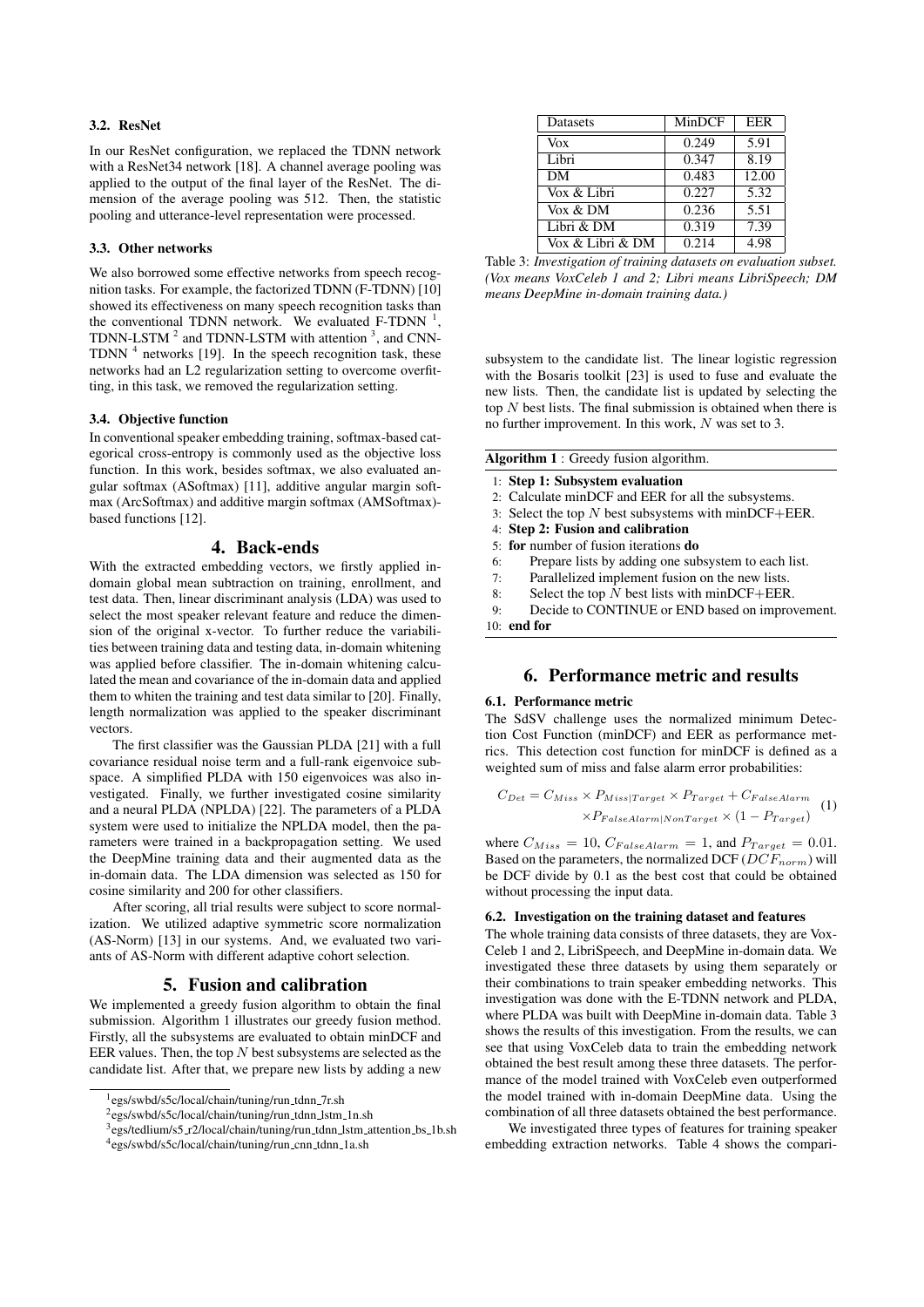| Feature     | MinDCF | EER  |
|-------------|--------|------|
| <b>MFCC</b> | 0.227  | 5.39 |
| PL P        | 0.244  | 5.87 |
| FBANK40     | 0.215  | 5.07 |
| FBANK60     | 0.208  | 4.89 |

Table 4: *Investigation of MFCC, PLP and FBANK features on progress subset. (E-TDNN and PLDA were used.)*

|                      | <b>MFCC</b> |      | FBANK40 |      |
|----------------------|-------------|------|---------|------|
| Network              | MinDCF      | EER  | MinDCF  | EER  |
| <b>TDNN</b>          | 0.223       | 5.32 | 0.211   | 5.02 |
| <b>E-TDNN</b>        | 0.219       | 5.19 | 0.215   | 5.08 |
| <b>F-TDNN</b>        | 0.290       | 7.26 | 0.260   | 6.63 |
| <b>TDNN-LSTM</b>     | 0.232       | 5.56 |         |      |
| <b>TDNN-LSTM-Att</b> | 0.248       | 5.60 | 0.235   | 4.97 |
| <b>CNN-TDNN</b>      | 0.278       | 6.82 | 0.267   | 6.39 |
| ResNet               | 0.263       | 6.04 | 0.193   | 4.38 |



son of MFCC, PLP, and FBANK with 40 and 60 dimensions. The E-TDNN network and PLDA back-end were used in this investigation. From the results, we can see that network trained with 60-dimensional filter bank features outperformed that using MFCC, PLP, and 40-dimensional filter bank.

### 6.3. Investigation on speaker embedding network

Table 5 illustrates the comparison of different network configurations of speaker embedding extractor. The results for both MFCC and FBANK features are listed. The TDNN-LSTM with FBANK40 was not trained successfully. With the MFCC feature, the E-TDNN network obtained the best results on both minDCF and EER. However, the ResNet network outperformed others with minDCF 0.193 and EER of 4.38. For all the networks, using the FBANK features obtained better performance. Table 6 shows the results of investigation on objective loss functions. Compared with other functions, AMSoftmax showed its effectiveness on both MFCC and FBANK features.

#### 6.4. Investigation on back-ends classifier

The investigation results on back-ends are listed in Table 7. From the results, we can see that the cosine similarity-based classifier even outperformed the PLDA classifier. The new NPLDA performed the best within all the back-end classifiers. In this table, we also list the results with score normalization. AS-Norm 1 means using the DeepMine in-domain data as the cohort, and AS-Norm 2 means the test data was used.

As shown in Figure 1, the duration distribution of enroll-

|            | <b>MFCC</b> |      | FBANK40 |      |
|------------|-------------|------|---------|------|
| Loss func. | MinDCF      | EER  | MinDCF  | EER  |
| Softmax    | 0.227       | 5.39 | 0.215   | 5.07 |
| ASoftmax   | 0.215       | 5.06 | 0.203   | 4.72 |
| ArcSoftmax | 0.210       | 4.92 | 0.212   | 4.94 |
| AMSoftmax  | 0.203       | 4.84 | 0.194   | 4.58 |

Table 6: *Front-ends investigation: objective loss functions of E-TDNN network on progress subset.*

|        |      | AMSoftmax |      |  |  |
|--------|------|-----------|------|--|--|
| MinDCF | EER  | MinDCF    | EER  |  |  |
| 0.215  | 5.07 | 0.194     | 4.58 |  |  |
| 0.184  | 4.04 | 0.167     | 3.71 |  |  |
| 0.220  | 4.94 | 0.185     | 4.04 |  |  |
| 0.162  | 3.60 | 0.139     | 3.10 |  |  |
| 0.159  | 3.33 | 0.136     | 2.85 |  |  |
| 0.163  | 3.45 | 0.139     | 2.95 |  |  |
| 0.152  | 3.39 | 0.137     | 3.07 |  |  |
|        |      | Softmax   |      |  |  |

Table 7: *Back-ends investigation: Results of different back-ends with x-vector obtained from E-TDNN network. (FBANK40 feature was used; Results were reported on progress subset.)*

| Network                                | Feature        | Loss func. | Back-ends    | MinDCF | EER  |
|----------------------------------------|----------------|------------|--------------|--------|------|
|                                        | E-TDNN FBANK40 | Softmax    | <b>PLDA</b>  | 0.215  | 5.07 |
| E-TDNN                                 | FBANK40        | AMSoftmax  | <b>PLDA</b>  | 0.194  | 4.58 |
| E-TDNN                                 | FBANK40        | AMSoftmax  | <b>NPLDA</b> | 0.139  | 3.10 |
| E-TDNN                                 | FBANK40        | AMsoftmax  | Fusion       | 0.124  | 2.67 |
| <b>E-TDNN</b>                          | FBANK40        | Fusion     | <b>NPLDA</b> | 0.131  | 2.74 |
| <b>E-TDNN</b>                          | Fusion         | AMSoftmax  | <b>NPLDA</b> | 0.124  | 2.64 |
| <b>E-TDNN</b>                          | FBANK40        | Fusion     | Fusion       | 0.113  | 2.41 |
| <b>E-TDNN</b>                          | Fusion         | Fusion     | Fusion       | 0.111  | 2.33 |
| Fusion                                 | Fusion         | Fusion     | Fusion       | 0.075  | 1.51 |
| Primary submission (evaluation subset) |                |            |              | 0.074  | 1.50 |

Table 8: *Fusion investigation on progress subset and results.*

ment and test datasets has a mismatch problem. To reduce this mismatch, we reorganized the enrollment data by picking up shorter utterances from the original data. "NPLDA (short)" is the system with the reorganized enrollment data. From the results, we can see that "NPLDA (short)" obtained better results than NPLDA that shows reducing duration mismatch between enrollment and test is an effective method.

### 6.5. Fusion investigation and results

Figure 8 shows the investigation of fusion on features, loss functions, and back-ends. Limited by the time consumption of training, some models have not been trained, such as some ResNetand FBANK60-based models, therefore, this investigation is based on the E-TDNN with FBANK40. From the results, we can see that different features and back-ends obtained almost the same contribution when fusion was applied. A combination of different features, loss functions, and back-ends could further improve the performance. Our primary submission was obtained using the proposed greedy fusion method.

# 7. Conclusions

In this study, we analyzed the NICT submission for the SdSV challenge 2020. Our systems are based on x-vector-based speaker embedding with several neural network configurations. We investigated the influence of MFCC, PLP, and FBANK features; and PLDA, SPLDA, cosine similarity, and NPLDA backends. The final submission was obtained with a greedy fusion algorithm. Our investigations showed that ResNet-based frontend with AMSoftmax, NPLDA back-ends with AS-Norm are effective techniques for building a single system. Our primary submission yielded minDCF of 0.074 and EER of 1.50 on the evaluation subset, which was the 2nd best result in the textindependent task.